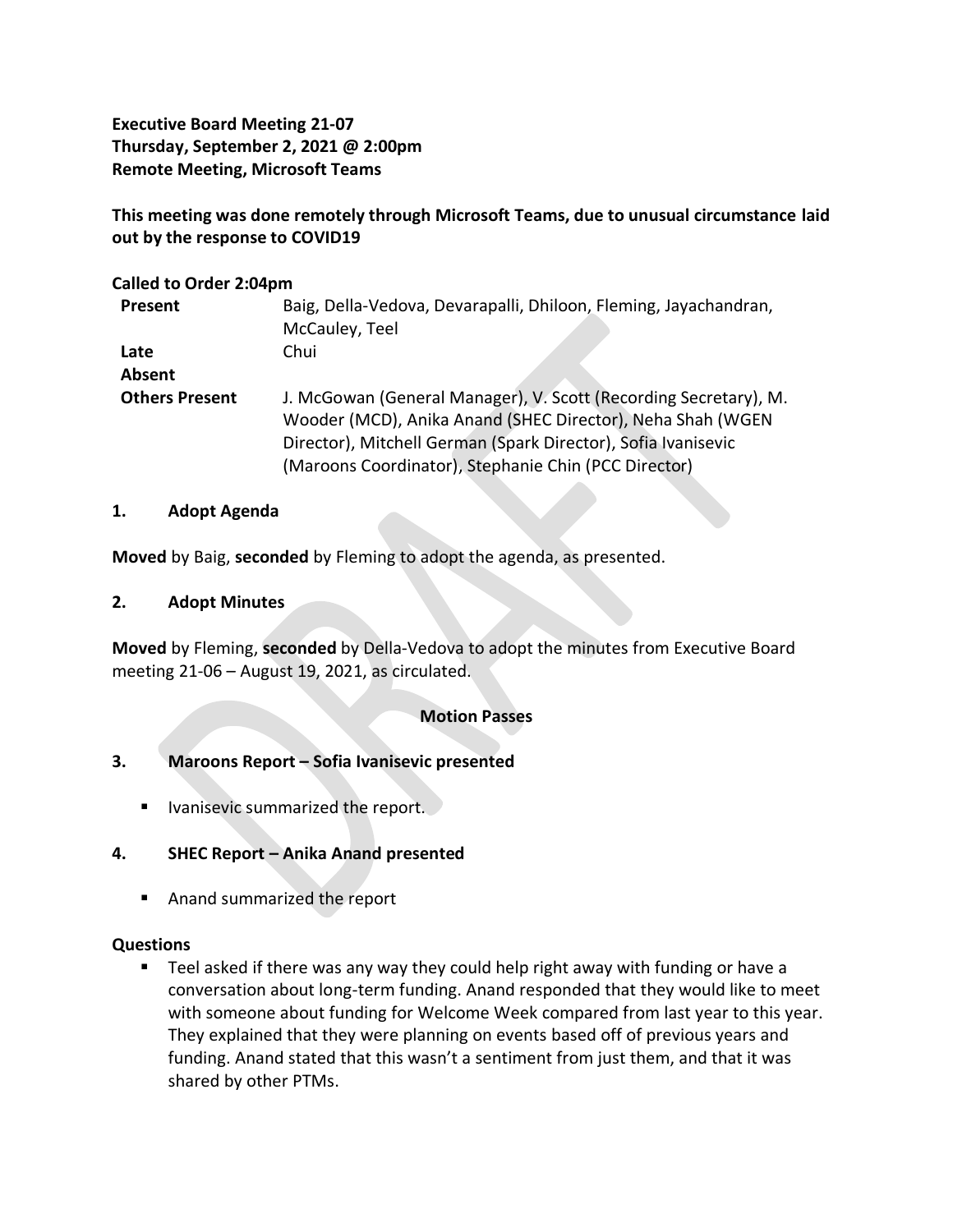■ Devarapalli stated that they will connect Anand with SSC, Jayachandran and themselves about this.

## **5. Spark Report – Mitchell German presented**

■ German summarized the report.

## **Chui arrived at 2:22pm**

#### **Questions**

- Della-Vedova stated that German was more than welcome to go to the proposed meeting with SSC as well.
- German stated that in their challenges they put that webinars were made but can't be found on the cloud anymore. They asked if anyone had experience with being able to find them. Wooder suggested contacting the Director of IT.

## **6. WGEN Report- Neha Shah presented**

■ Shah summarized the report. They thanked Scott and Devarapalli for the help with tabling for Welcome Week. They added that they've been finding that funding for the full year has been difficult and that they did apply for special projects funding. They asked for any support to help fulfil their mandate of WGEN.

## **Questions**

- Anand asked if there was an explanation about the special projects funding from last year compared to this year. Jayachandran responded that the Service Special Projects funding is different from the MSU Special Projects. They explained that in the span of three weeks they received three applications and have already used up half of the budget already. Jayachandran asked that SHEC could apply to the MSU's special projects funding.
- Shah asked how they could apply. Jayachandran stated that it would be a Board approval.

# **7. PCC Report – Stephanie Chin presented**

■ Chin summarized the report.

## **Questions**

- Jayachandran stated that in terms of the Hub there is information and messaging on Instagram about it, and there will be more updates once they get them.
- McGowan stated that as more information becomes available about the Hub can share it.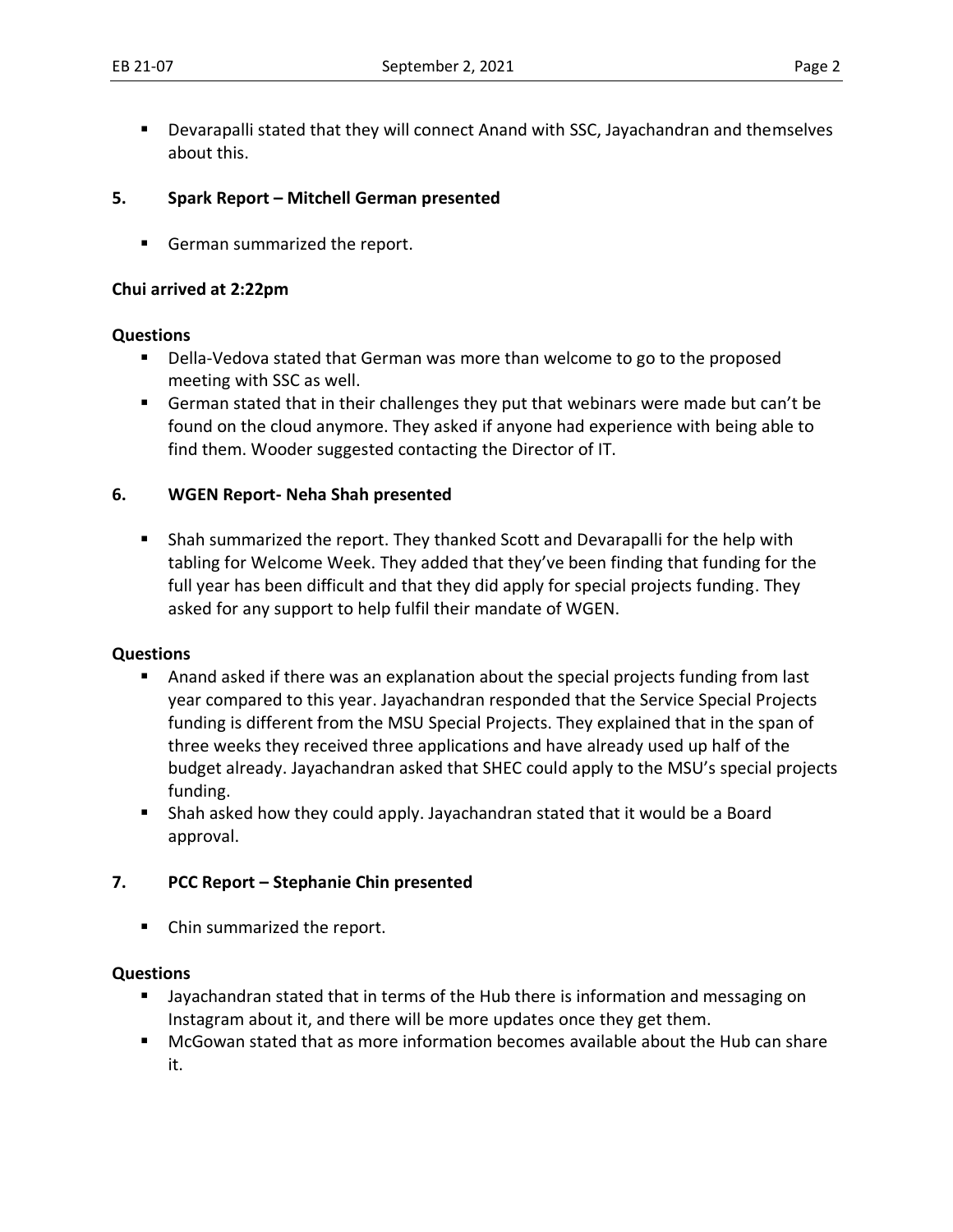- Scott asked that while there was a peer support hub, the MSU wouldn't be moving any of the peer support services from their current offices. McGowan affirmed.
- Shah asked if there was any way they could be involved in what spaces would look like and help prepare. Chin added that it would be beneficial to be actively involved in planning of the space. Scott stated that the planning stages have already been completed as the building is now in the construction phase. She explained that this meant that rooms are already set.
- Della-Vedova stated that it would be best to have a conversation after this meeting about current space accessibility with McGowan afterwards.
- Wooder pointed out that there was one thing he wanted to get ahead of and that was the concept of lack of consultation. He explained that this project goes back to 2017 and there were detailed conversations with students and services. He added that there were excellent questions about how everything is applied post-COVID and how it would look like. He explained that he just didn't want anyone to think that these questions weren't asked ahead of time.

# **8. Information and Question Period**

- Scott reminded everyone of the attendance requirements for the meetings. She updated everyone on the Health and Dental plans and opt-out, as well as the SAP. Scott asked everyone to send their class schedules ASAP.
- Baig asked if meetings will be online. Scott stated that they would be for this term.
- McGowan stated he had a few things regarding what was brought up at the meeting today. Specifically, Welcome Week funding he would love to clarify what can be done in regard to part-time services and is hoping to have a positive update for the next meeting. He stated that in regards to the Hub there was a long consultation process over the year and that meeting with the project team is frustrating. He stated that he recommends that the MSU waits until all services are back in person so that they know about the utilization of the spaces. McGowan explained that one of the large intents of the Hub was to minimize office space and make what's available for the general student with more areas to congregate for non-academic events. McGowan updated the Board that the main MSU office will now be open Tuesday to Thursdays from 11-1 with contact tracing for those being in the office over 15 minutes. McGowan stated the student cards have been slightly delayed for first year students so they are emailing the HSR to ask for them to be mindful that students might not have cards at this time.
- Baig asked if they were switching Health and Dental providers. Scott responded that they only switched providers for the SAP and that H&D will stay the same.
- Della-Vedova stated that they have intentions to have meetings with SSC throughout the Fall to straighten out what's going on with the Welcome Week funding as the MSU had a hard time with this and how everything was being divvied up.
- Wooder stated that information about the HSR is online. He stated that from a student perspective they won't notice a difference with the SAP as the interactions will be similar just different ways to contact. Wooder announced that the comms team has